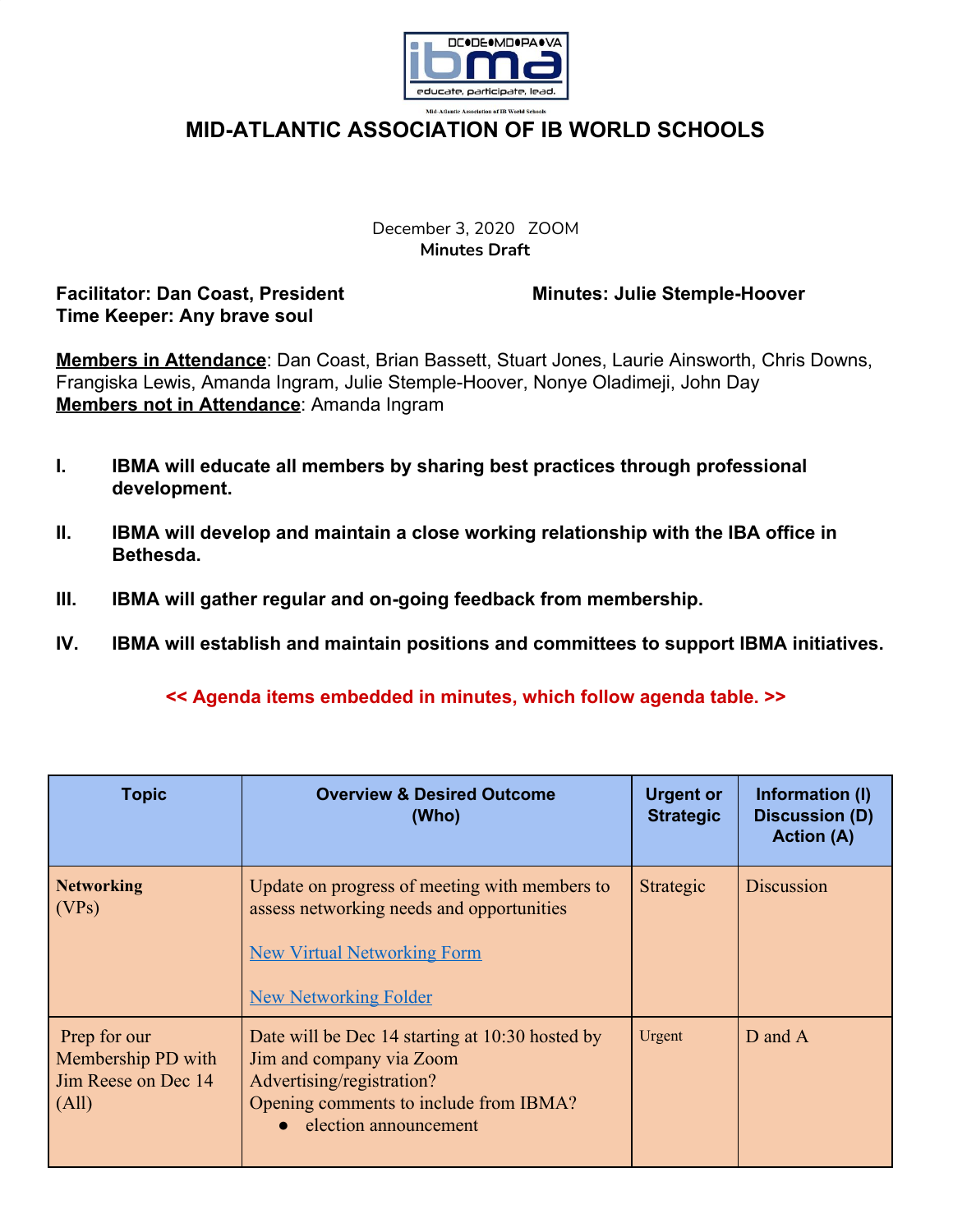

|                                           | <b>Bios and PD Description</b><br>Reese Invoice            |           |   |
|-------------------------------------------|------------------------------------------------------------|-----------|---|
| Upcoming membership<br>meeting plans (VP) | Dates?<br>Possible format - Programme-specific presenters? | Strategic | D |
| <b>RECOGNITION</b><br><b>AWARDS</b>       |                                                            |           |   |
| (John)                                    |                                                            |           |   |
| Other?                                    |                                                            |           |   |

### **<< Minutes >>**

### Meeting called to order -- 4:10 pm

| <b>NOTES</b>                                                                                                                                                                                                                        | <b>ACTION ITEMS</b>                                                                                                                                   |  |
|-------------------------------------------------------------------------------------------------------------------------------------------------------------------------------------------------------------------------------------|-------------------------------------------------------------------------------------------------------------------------------------------------------|--|
| Opener<br>Discussion of the current spread of COVID-19<br>$\bullet$<br>Brief chat about registering for the ARC<br>$\bullet$<br>Brief chat about this year's ARC being in Washington<br>$\bullet$<br>Also about Siva stepping aside | Nonye is attending ARC and will<br>keep us informed about any<br>noteworthy information.<br>Dan indicates Paul Campbell should<br>know by mid winter. |  |
| <b>Previous meeting minutes</b>                                                                                                                                                                                                     |                                                                                                                                                       |  |
| approved via email<br>$\bullet$                                                                                                                                                                                                     |                                                                                                                                                       |  |
| Topic 1 - Networking (VPs)                                                                                                                                                                                                          | <b>ACTION ITEMS</b>                                                                                                                                   |  |
| Agenda items:<br>Update on progress of meeting with members to assess<br>networking needs and opportunities<br><b>New Virtual Networking Form</b><br>$\bullet$<br><b>New Networking Folder</b>                                      | VPs -- continue to reach out to your<br>folks to get needs, facilitators, etc.                                                                        |  |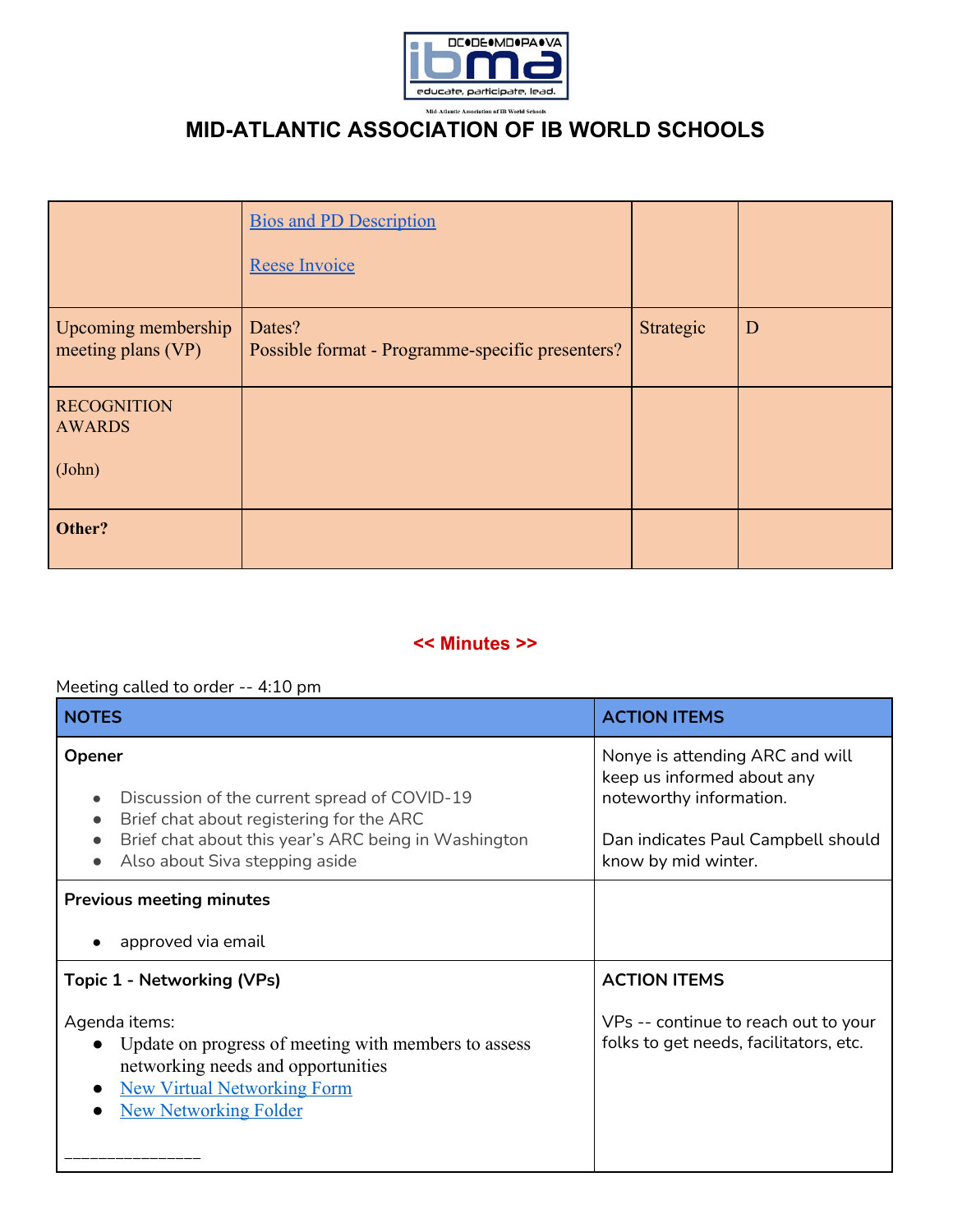

| Discussion:                                                                                                                                                                                                                                                                                                                                                                                                                                                                                                                                                                                                                                                                                                                                                                                                                                                                                                                                                                                                                                                                                                                                                                                                                                                                                |                                                                                                                                                                                                                                                                    |
|--------------------------------------------------------------------------------------------------------------------------------------------------------------------------------------------------------------------------------------------------------------------------------------------------------------------------------------------------------------------------------------------------------------------------------------------------------------------------------------------------------------------------------------------------------------------------------------------------------------------------------------------------------------------------------------------------------------------------------------------------------------------------------------------------------------------------------------------------------------------------------------------------------------------------------------------------------------------------------------------------------------------------------------------------------------------------------------------------------------------------------------------------------------------------------------------------------------------------------------------------------------------------------------------|--------------------------------------------------------------------------------------------------------------------------------------------------------------------------------------------------------------------------------------------------------------------|
|                                                                                                                                                                                                                                                                                                                                                                                                                                                                                                                                                                                                                                                                                                                                                                                                                                                                                                                                                                                                                                                                                                                                                                                                                                                                                            |                                                                                                                                                                                                                                                                    |
| Updates<br>DP/CP - Laurie says it is going well, lots of<br>$\circ$<br>networking going on right now, and sessions seem<br>well attended.<br>■ Positive feedback re: the virtual format being<br>easier to attend.<br>■ Chris agrees from the CP side.<br>One coming up for the PPS. Please keep him<br>$\mathbf{r}$<br>posted about needs to new sessions!<br>MYP -- Fran indicates a lot has been discussed.<br>$\circ$<br>Virtual format is fine except they are trying to record<br>them so people can attend afterward.<br>They are getting some experts to offer great<br>sessions.<br>Resources are posted on the website<br>New session on Dec 10, 4:00pm<br>• Will be both high school and middle<br>school.<br>Common sessions, the two separate<br>group sessions.<br>Another session about Language and<br>literature coming soon.<br>But it really needs a sponsor.<br>PYP -- Amanda had a prior engagement and is<br>O<br>unable to report -- more to come!<br>John comments that recording these has been great<br>$\circlearrowright$<br>Brian comments that this has been great for<br>O<br>participation for his students and parents as well.<br>Dan -- networking is only as strong as we can make<br>$\circ$<br>it -- please reach out to your VPs if you have needs! |                                                                                                                                                                                                                                                                    |
| Topic 2 -- Prep for our Membership PD with Jim Reese on Dec 14                                                                                                                                                                                                                                                                                                                                                                                                                                                                                                                                                                                                                                                                                                                                                                                                                                                                                                                                                                                                                                                                                                                                                                                                                             | <b>ACTION ITEMS</b>                                                                                                                                                                                                                                                |
| (All)<br>Agenda items:<br>Date will be Dec 14 starting at 10:30 hosted by Jim and<br>company via Zoom<br>Advertising/registration?<br>$\bullet$<br>Opening comments to include from IBMA?<br>election announcement<br><b>Bios and PD Description</b><br><b>Reese Invoice</b>                                                                                                                                                                                                                                                                                                                                                                                                                                                                                                                                                                                                                                                                                                                                                                                                                                                                                                                                                                                                               | Brian -- will set up and run the<br>Zoom session.<br>He and John -- will create the<br>registration and go over new<br>features, plus set it up so that Jim<br>and company are co-hosts.<br>Nonye -- will prepare a "pitch" to<br>reach out to alumni to lead some |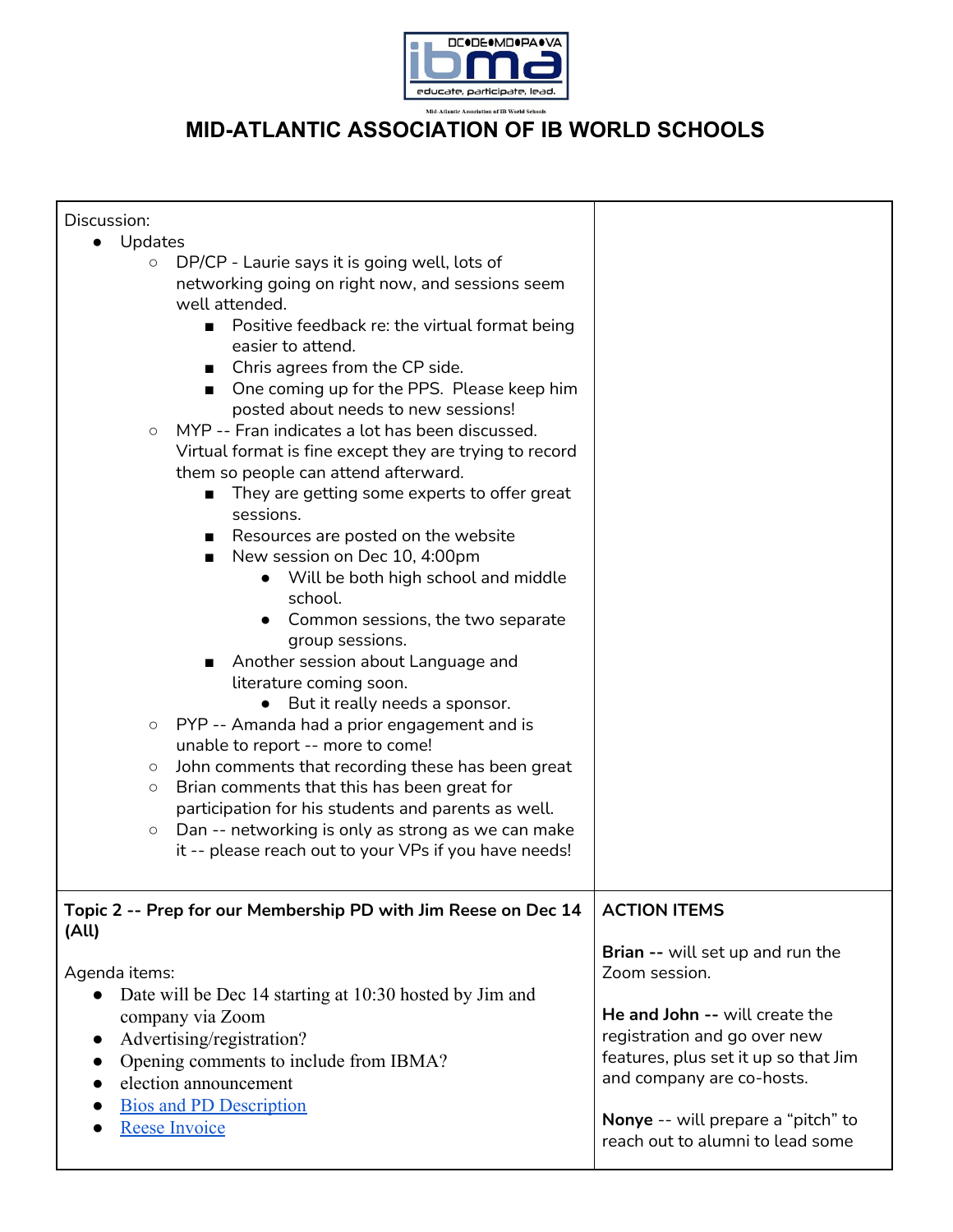

| Discussion:                                                      | real-world sessions for students<br>that IBMA could offer. |
|------------------------------------------------------------------|------------------------------------------------------------|
| Dan's overview of the structure of the Zoom workshop.            |                                                            |
| Opening about visible thinking then breakout<br>$\circ$          |                                                            |
| sessions.                                                        |                                                            |
| Brian indicates that people need to be prompted to<br>$\circ$    |                                                            |
| update their Zoom app to be able to utilize all the              |                                                            |
| new features.                                                    |                                                            |
| Including how we set up the registration<br>$\blacksquare$       |                                                            |
| process that is informative. Just a thought.                     |                                                            |
| He and John will set it all up beforehand.<br>ш                  |                                                            |
| Dan says there are a lot of folks registered! (John -<br>$\circ$ |                                                            |
| already 162)                                                     |                                                            |
| Dan's overview of general meeting items before                   |                                                            |
| Elections -- president elect, treasurer open<br>$\circ$          |                                                            |
| Go over those via powerpoint<br>$\circ$                          |                                                            |
| At Jan meeting solidify candidates -- will probably<br>$\circ$   |                                                            |
| use the Flipgrid system again. No one had any                    |                                                            |
| reservations about this.                                         |                                                            |
| Other announcements?<br>$\circ$                                  |                                                            |
| Brian - push networking<br>п                                     |                                                            |
| Student programming -- wish we could do<br>п                     |                                                            |
| more of it! (Networking for students.)                           |                                                            |
| Exs - Brian's former student coming<br>$\bullet$                 |                                                            |
| back to talk to kids.                                            |                                                            |
| Dan - Academic integrity session<br>needed?                      |                                                            |
| Possibly students from other                                     |                                                            |
| $\circ$<br>schools as well, not just                             |                                                            |
| alumni.                                                          |                                                            |
| Nonye - Alumnus part of COVID                                    |                                                            |
| research team                                                    |                                                            |
| Dan asked Nonye to pitch having alumni                           |                                                            |
| presenting to students at these student                          |                                                            |
| networking sessions.                                             |                                                            |
| Brian would like to work with Nonye on this.                     |                                                            |
| For example, using the ATL as a                                  |                                                            |
| possible framework.                                              |                                                            |
| Brian and Dan may try to figure out an                           |                                                            |
| academic integrity student session.                              |                                                            |
| Nonye is doing a virtual "parent academy"                        |                                                            |
| each month                                                       |                                                            |
|                                                                  |                                                            |
|                                                                  |                                                            |
| Topic 3 -- Upcoming membership meeting plans (VP)                | <b>ACTION ITEMS</b>                                        |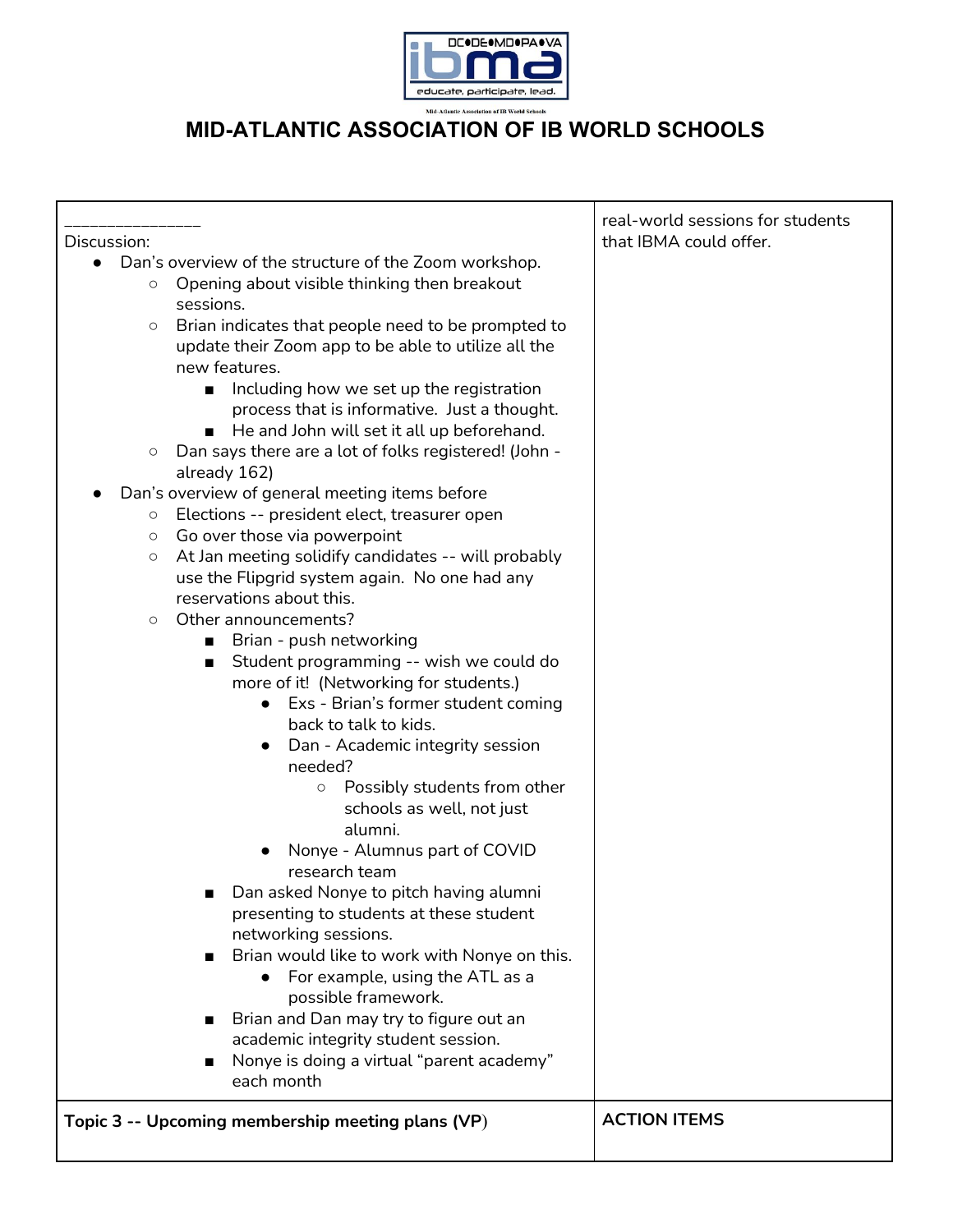

#### Agenda items:

- Dates?
- Possible format Programme-specific presenters?

#### \_\_\_\_\_\_\_\_\_\_\_\_\_\_\_\_ Discussion:

- Next meeting late January
	- Dan and Fran are talking about speaker
	- Fran's idea -- George Couros perhaps?
		- Educator and author
	- Brian's thought is more focus on practitioners
	- Dan looked into CAWS and FLIBS -- not a lot of prospects there
	- John suggested looking at Minnesota
	- Brian -- if this is the admin meeting -- perhaps think about having something regarding how to better handle the nuts and bolts of serving students' needs
	- Dan suggests possibly bringing in at least one "expert" per program.
	- Laurie suggests possibly having David Weiss (or someone from IBO) to come answer questions.
		- Another idea re: coordinator concerns recruiting virtually
		- Stuart and Chris, for example, indicate that their applications are WAAAY down.
		- Nonye indicated that even GMU is predicting a much lower number of applicants.
		- Dan theorizes that kids are not feeling connected to their education,
			- **Idea -- upcoming Feb. meeting** is set up to focus on varying themes in breakout sessions based on a survey sent out ahead of time.
			- Chris and Laurie support this idea.
		- Fran suggests that we put out the idea at this Dec 14 meeting so that we can explain the idea and getting people thinking about topics / themes.
			- Recruiting, uploading, personal project, how to modify units and assessment virtually, etc.
		- Nonye supports this idea. Sort of a mini-networking.
		- The number of topics requested would dictate the length of each session.
		- Brian gives the example of new coordinators

**Each VP** -- For the Feb meeting topics, each will come up with a survey for their membership with some ideas already included as well as some open spots for suggested topics.

Send to John and he will send out to all.

They will then choose the "hot topics" and start to put it together with that information.

**Dan** will reach out to Amanda to brief her on this.